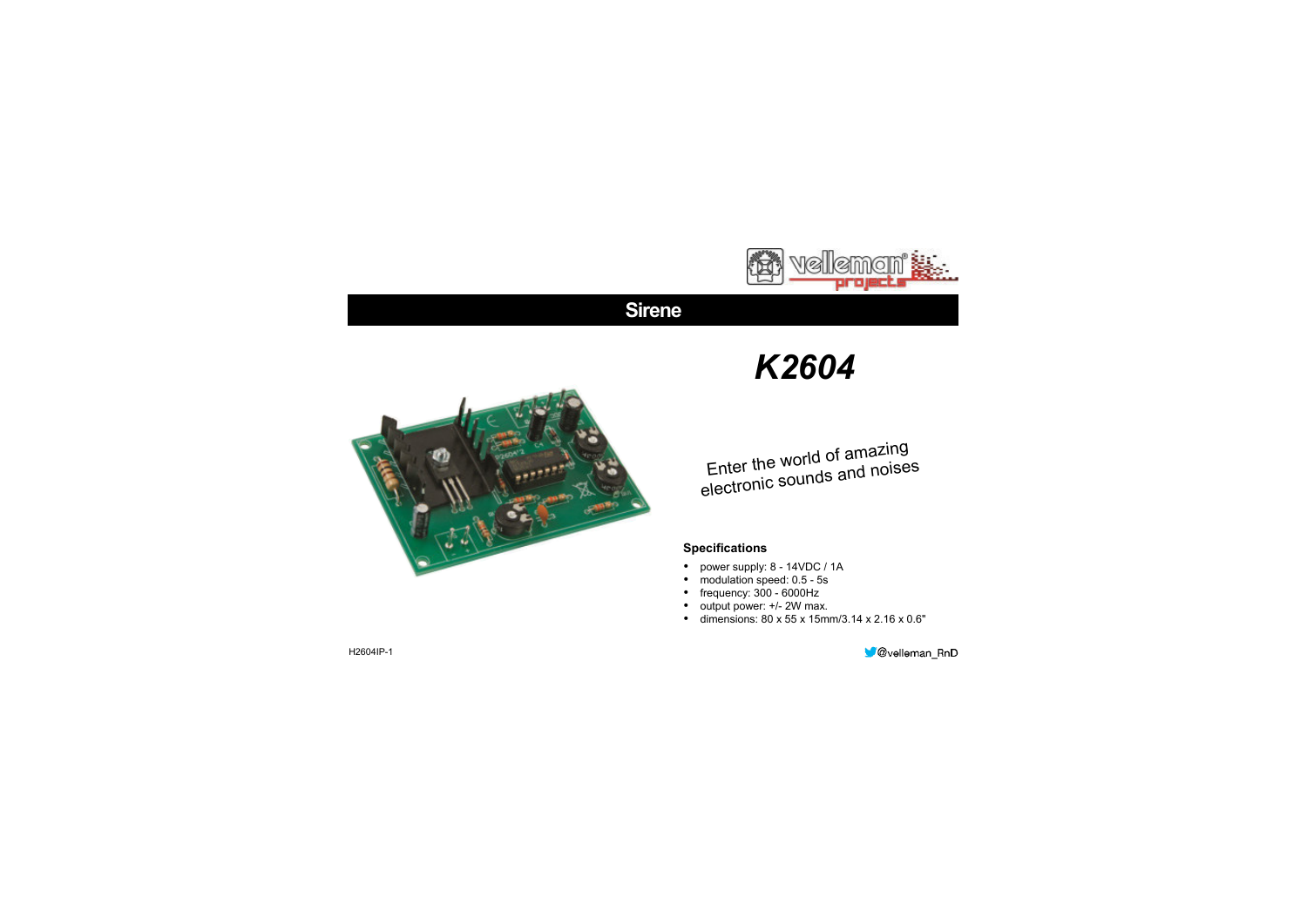### **1. Assembly (Skipping this can lead to troubles ! )**

Ok, so we have your attention. These hints will help you to make this project successful. Read them carefully.

### **1.1 Make sure you have the right tools:**

- A good quality soldering iron (25-40W) with a small tip.
- Wipe it often on a wet sponge or cloth, to keep it clean; then apply solder to the tip, to give it a wet look. This is called 'thinning' and will protect the tip, and enables you to make good connections. When solder rolls off the tip, it needs cleaning.
- Thin raisin-core solder. Do not use any flux or grease.
- A diagonal cutter to trim excess wires. To avoid injury when cutting excess leads, hold the lead so they cannot fly towards the eyes.
- Needle nose pliers, for bending leads, or to hold components in place.
- Small blade and Phillips screwdrivers. A basic range is fine.

### **For some projects, a basic multi-meter is required, or might be handy**

### **1.2 Assembly Hints :**

- Make sure the skill level matches your experience, to avoid disappointments.
- Follow the instructions carefully. Read and understand the entire step before you perform each operation.
- Perform the assembly in the correct order as stated in this manual
- Position all parts on the PCB (Printed Circuit Board) as shown on the drawings.
- Values on the circuit diagram are subject to changes.
- $\implies$  Values in this assembly quide are correct<sup>\*</sup>
- $\implies$  Use the check-boxes to mark your progress.
- Please read the included information on safety and customer service

\* Typographical inaccuracies excluded. Always look for possible last minute manual updates, indicated as 'NOTE' on a separate leaflet.



0.000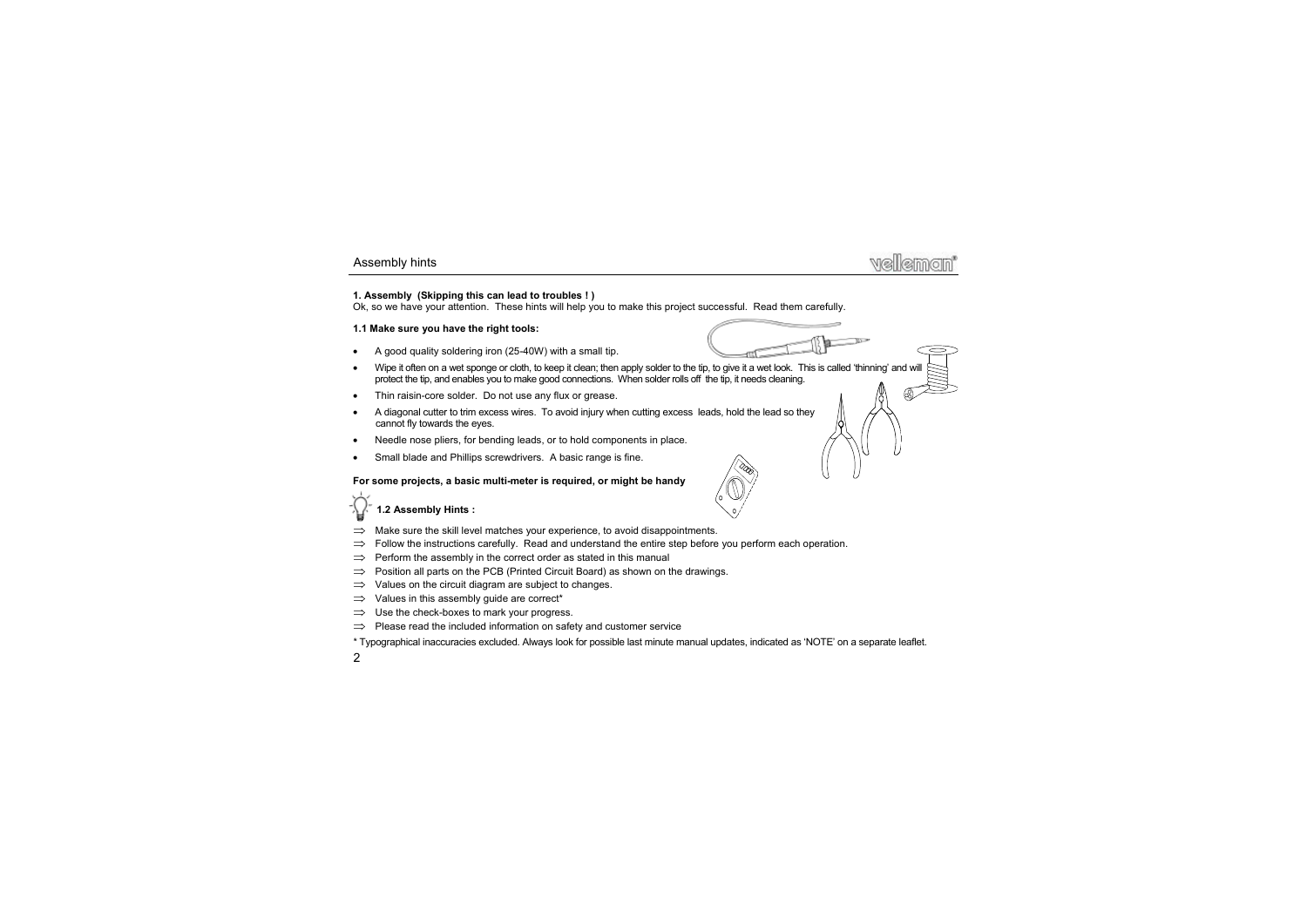- **2-** Make sure the solder joints are cone-shaped and shiny
- **3-** Trim excess leads as close as possible to the solder joint

**REMOVE THEM FROM THE TAPE ONE AT A TIME !** 

**DO NOT BLINDLY FOLLOW THE ORDER OF THE COMPONENTS ONTO THE TAPE. ALWAYS CHECK THEIR VALUE ON THE PARTS LIST!** 





**1.3 Soldering Hints :** 





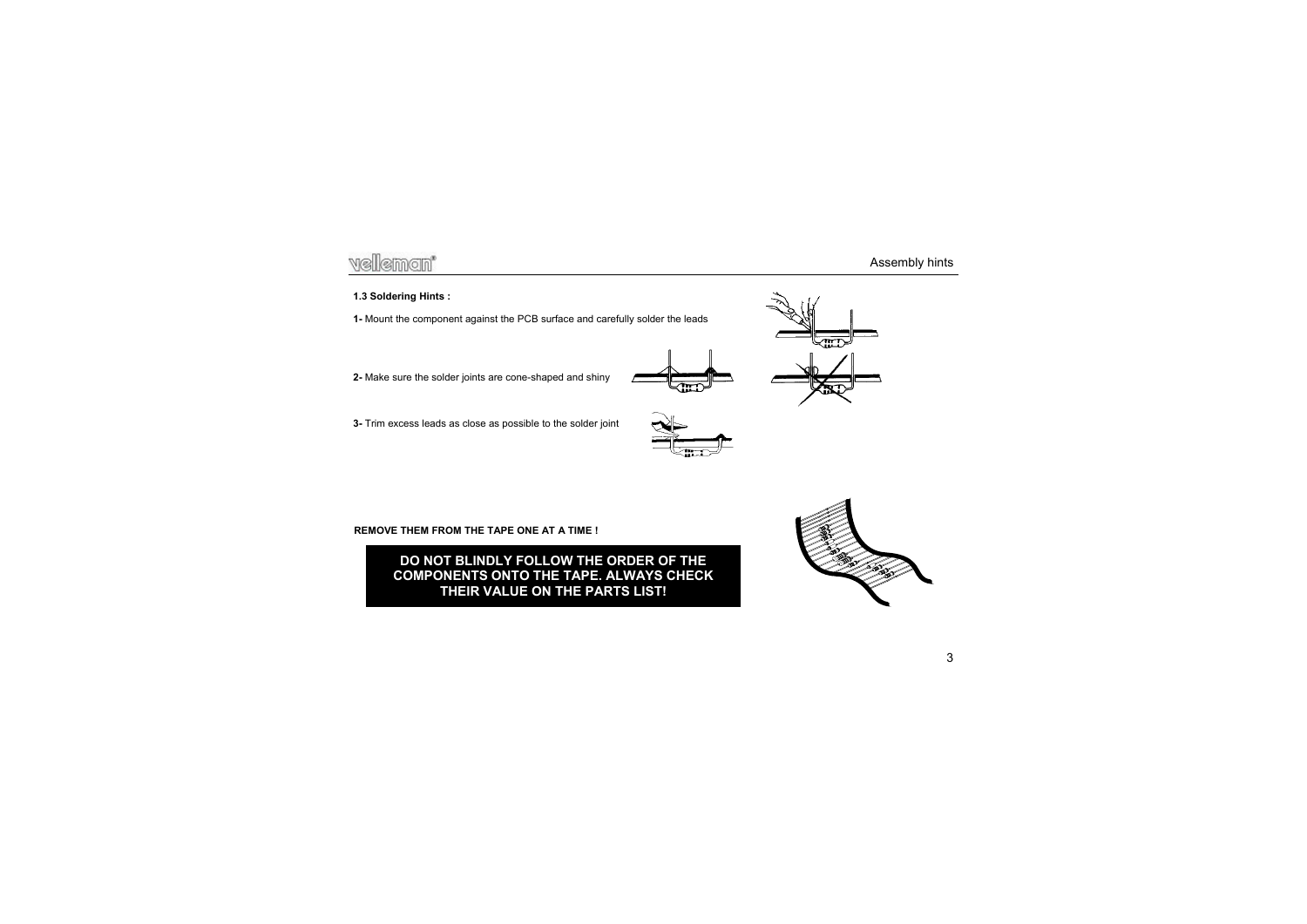### **Construction**

**Wellemon** 

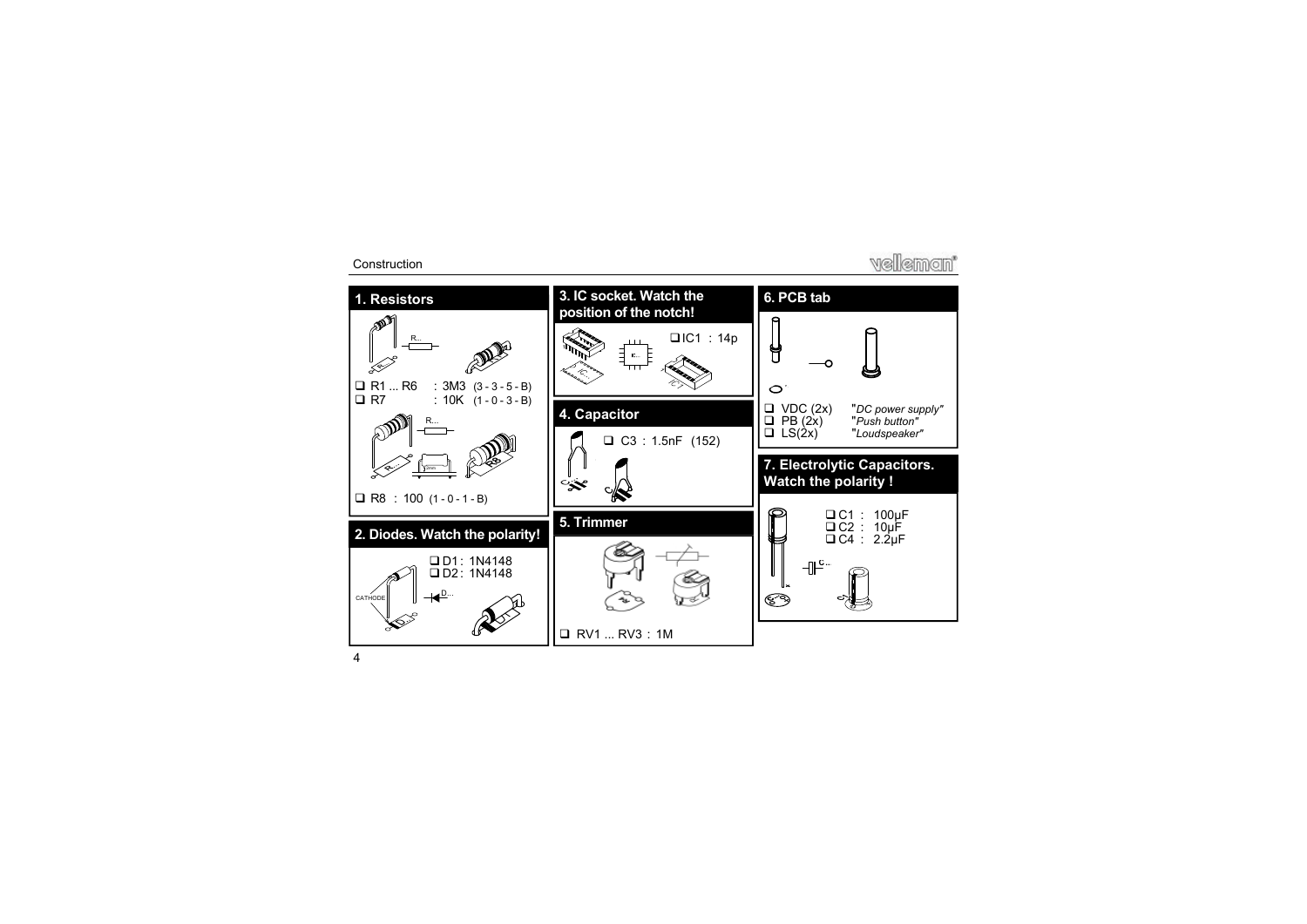# vellemon'

### **8. Transistor**



## **9. IC. Watch the position of the notch!**



### **Control**

- 1. Place all 3 trimmers in their mid-position.
- 2. Connect a push-button or switch to the "PB" contacts.
- 3. Connect a loudspeaker (4-16ohm) to the points "LS".
- 4. Connect a power supply (8-14VDC) to the points "VDC", check for the correct polarity!
- 5. Press the button or switch to start.
- 6. Trim RV1, RV2 and RV3 to obtain the desired effect. The positive and the negative sweep (modulation) are adjusted respectively with RV1 and RV2. Trimmer RV3 adjust the frequency.
- *TIP: use a 4ohm/5W resistor for R8 and a loudspeaker of 3-5W to obtain a louder siren.*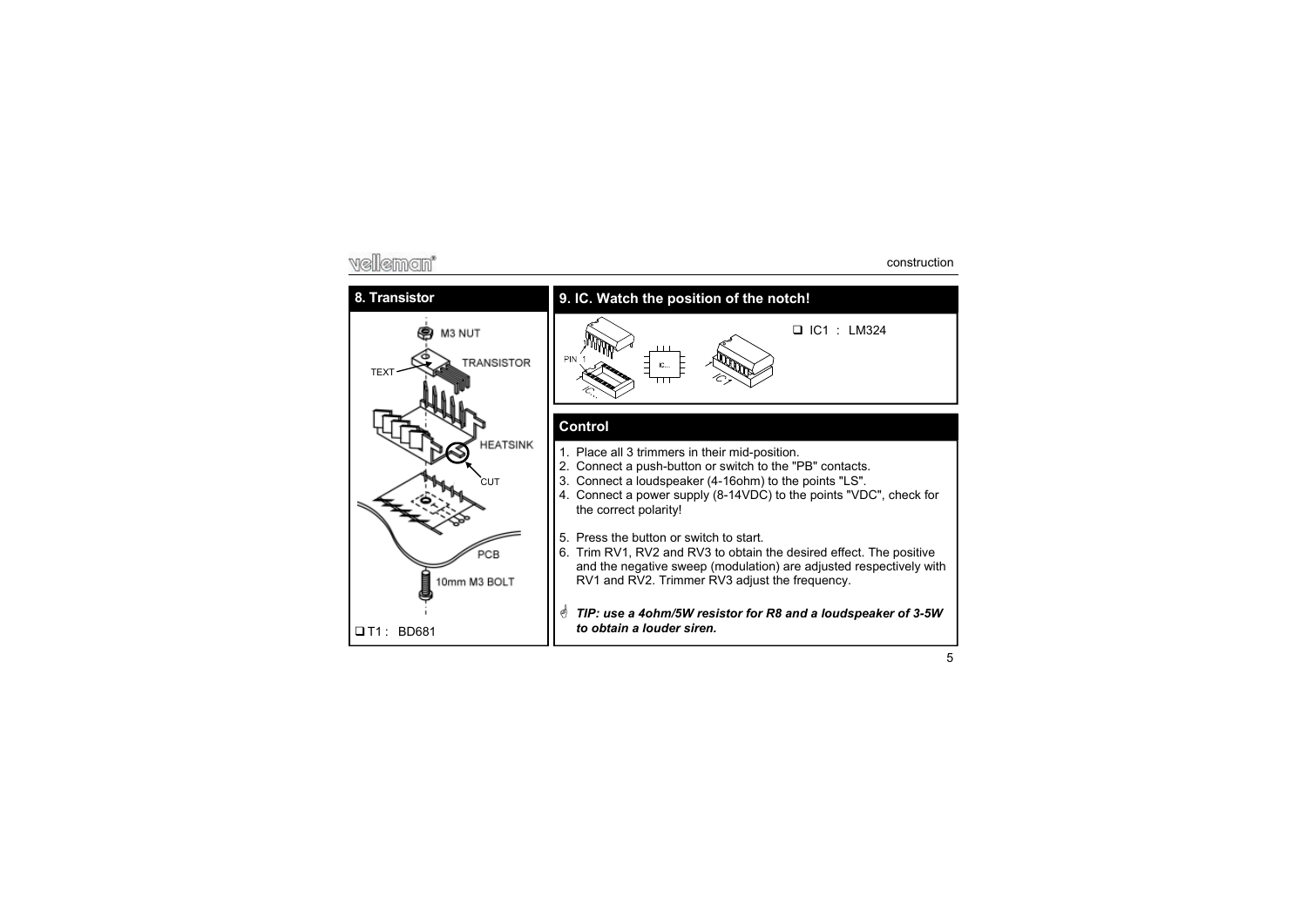

# **Schematic diagram**



6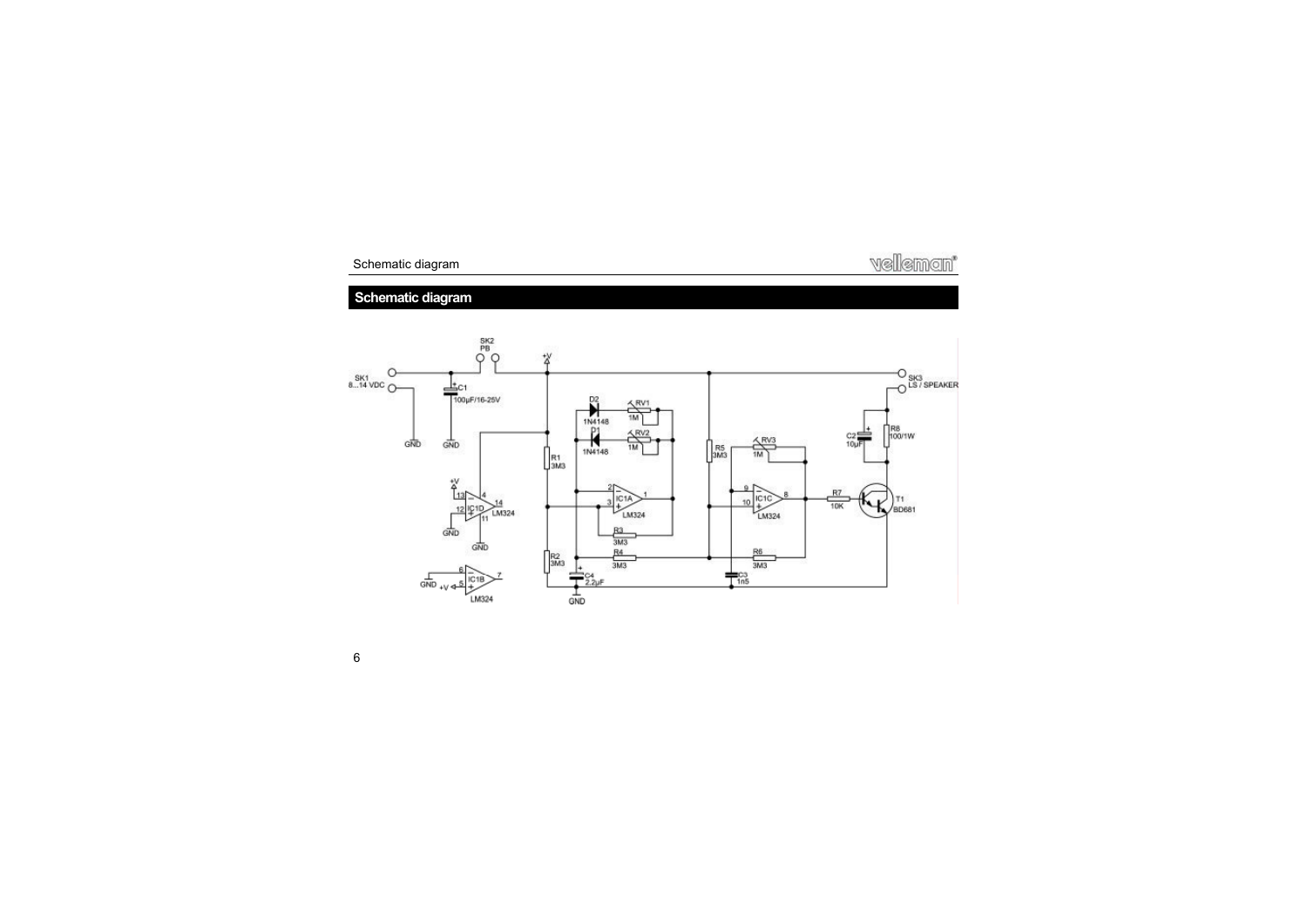# **PCB**